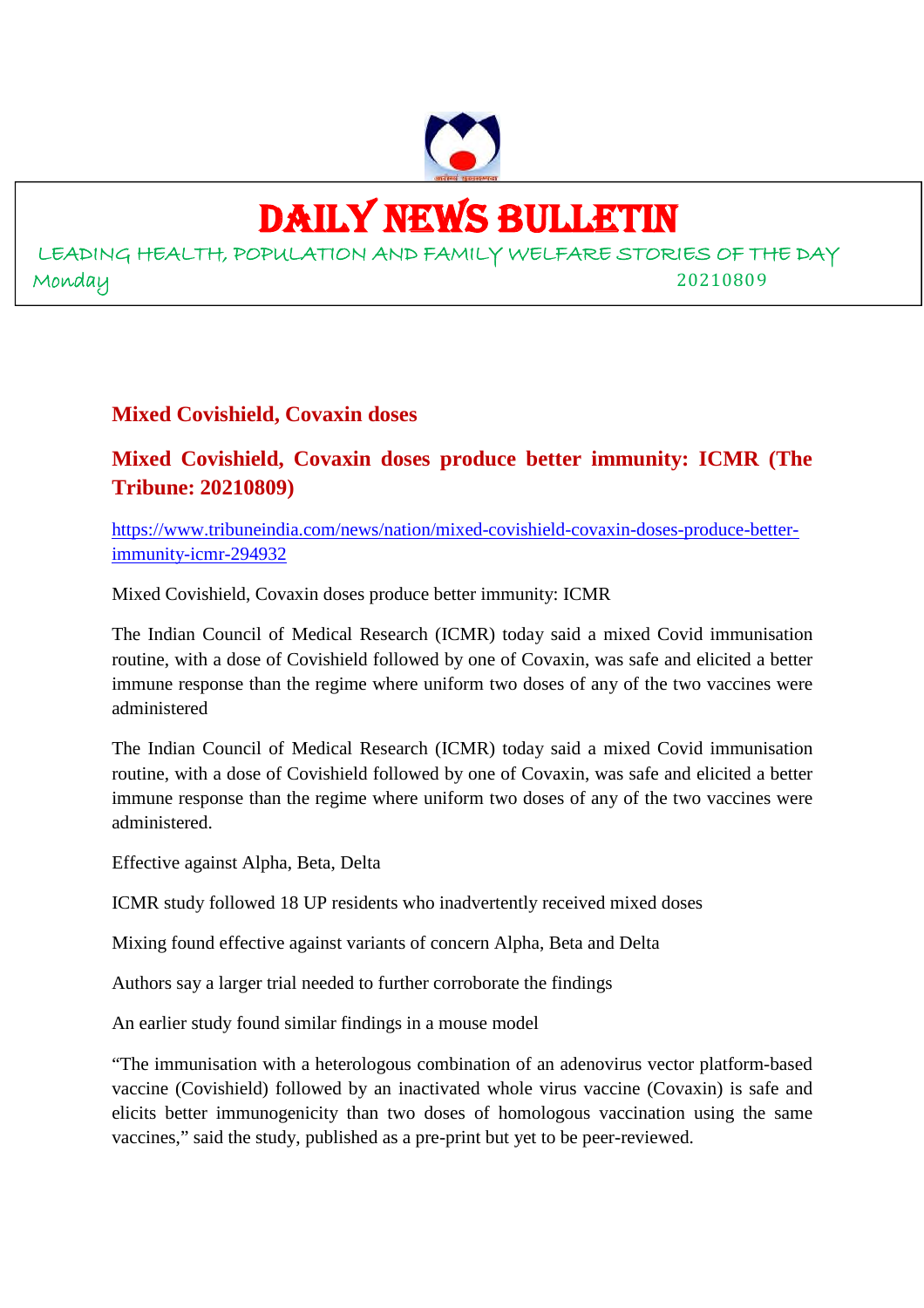Led by ICMR scientist Rajni Kant, the study said the findings had an important implication for the Covid-19 vaccination programme wherein heterologous immunisation would pave the way for induction of improved and better protection against the variant strains of SARS-CoV-2.

"Such mixed regimens will also help to overcome the challenges of shortfall of particular vaccines and remove hesitancy around vaccines in people's mind that could Mixed Covishield, Covaxin doses...

have genesis in programmatic 'errors', especially in settings where multiple Covid-19 vaccines are being used. However, to conclusively prove these findings, a multicentre random clinical trial needs to be carried out," say study authors at a time when the WHO is yet to issue guidance on mixing of vaccine doses. The study, titled 'Serendipitous Covid-19 Vaccine-Mix in Uttar Pradesh, India: Safety and Immunogenicity Assessment of a Heterologous Regime', also found that no major systemic adverse events were reported and reactogenicity profile of the participants of heterologous group (mixed vaccine) was comparable to homologous groups.

"Despite the high median age of the participants of the heterologous group (62 years) which got mixed vaccine in our study, the reactogenicity profile demonstrated that mixing of the two vaccines based on different platforms is safe," the study shows.

The study followed 18 Uttar Pradesh residents who inadvertently received mixed doses when the inoculation plan was expanded and 40 recipients each of Covishield and Covaxin. The study authors say the sample size of 18 participants was small and, therefore, a larger trial was needed to further corroborate the findings of the current study. The authors said theirs was the first report of heterologous (mixed vaccines) immunisation with an adenovirus vector-based and an inactivated whole virion vaccine in humans demonstrating safety and significantly improved immunogenicity.

## **Mixing shots safe and effective**

## **Mixing shots safe and effective: Study (Hindustan Times: 20210809)**

https://epaper.hindustantimes.com/Home/ArticleView

New Delhi : After analysing the accidental mixing of Covishield and Covaxin vaccine shots in 18 people in an Uttar Pradesh village, the Indian Council of Medical Research (ICMR) has concluded in a pre-print study that the combination of the two Covid-19 vaccines elicits a better immune response than two jabs of the same vaccine.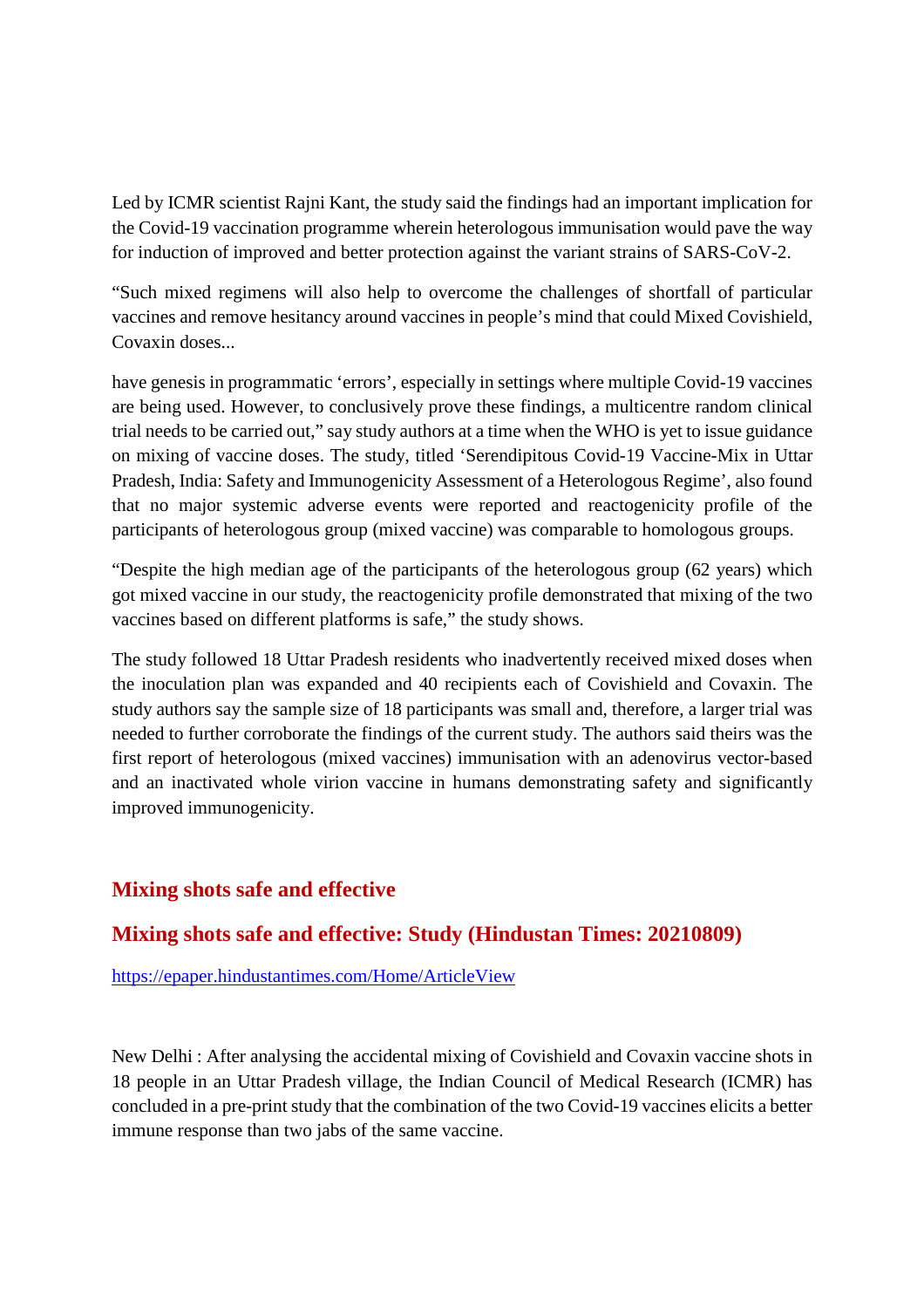In May, 20 villagers in a government-run hospital in UP's Siddharthnagar district were inadvertently administered the second dose of Covaxin after the first dose of Covishield after a gap of six weeks. Of the 20, 18 agreed to be part of the study. Among them, 11 were men with a median age of 62 years. A comorbid condition (hypertension) was reported in one individual.

"We compared the safety and immunogenicity profile of them against that of individuals receiving either Covishield or Covaxin… Immunogenicity profile against Alpha, Beta and Delta variants in the heterologous group was superior; IgG antibody and neutralising antibody response of the participants was also significantly higher compared to that in the homologous groups," researchers said in the paper, which is yet to be peer-reviewed.

While the findings could benefit the immunisation programme, there is a need for a randomised controlled trial to further corroborate the findings.

"A slew of studies suggests that mixing vaccines provokes potent immune responses, but scientists still want answers on real-world efficacy and rare side effects," according to Nature.

According to the study, none of the participants enrolled in the study had any serious adverse event following immunisation (AEFI) within 30 minutes of inoculation with the first or second dose. The most common local after-effect reported after the first and second doses was pain at the injection site.

"The findings suggest that immunisation with a combination of an adenovirus vector platformbased vaccine (Covishield) followed by an inactivated whole virus vaccine (Covaxin) was not only safe but also elicited better immunogenicity," the paper said.

The national immunisation programme against Covid-19 began on January 16 with two vaccines: AstraZeneca's ChAdOx1-nCov-19 (termed Covishield in India) and inactivated whole virion BBV152 (Covaxin). The regimen for both vaccines initially had a priming dose followed by a homologous booster dose at an interval of four weeks. The gap between the two Covishield doses was later increased to 6-8 weeks, and then to 8-12 weeks. There was no change in the Covaxin schedule.

India prioritised frontline workers, including health care professionals, people above the age of 60 years and adults with comorbidities for vaccination before opening it up for all adults.

"The nationwide vaccination program at this time entered into 4 months of its existence and the event of mixed dosing raised considerable anxiety in public domain with a potential to contributing to vaccine hesitancy. We conducted the current investigation against this backdrop," said the paper published in the open access medical journal, MedRxiv.

In July, the subject expert committee of the Central Drugs Standard Control Organisation granted approval to Christian Medical College, Vellore, to conduct clinical trials of mixing of both Covishield and Covaxin vaccines.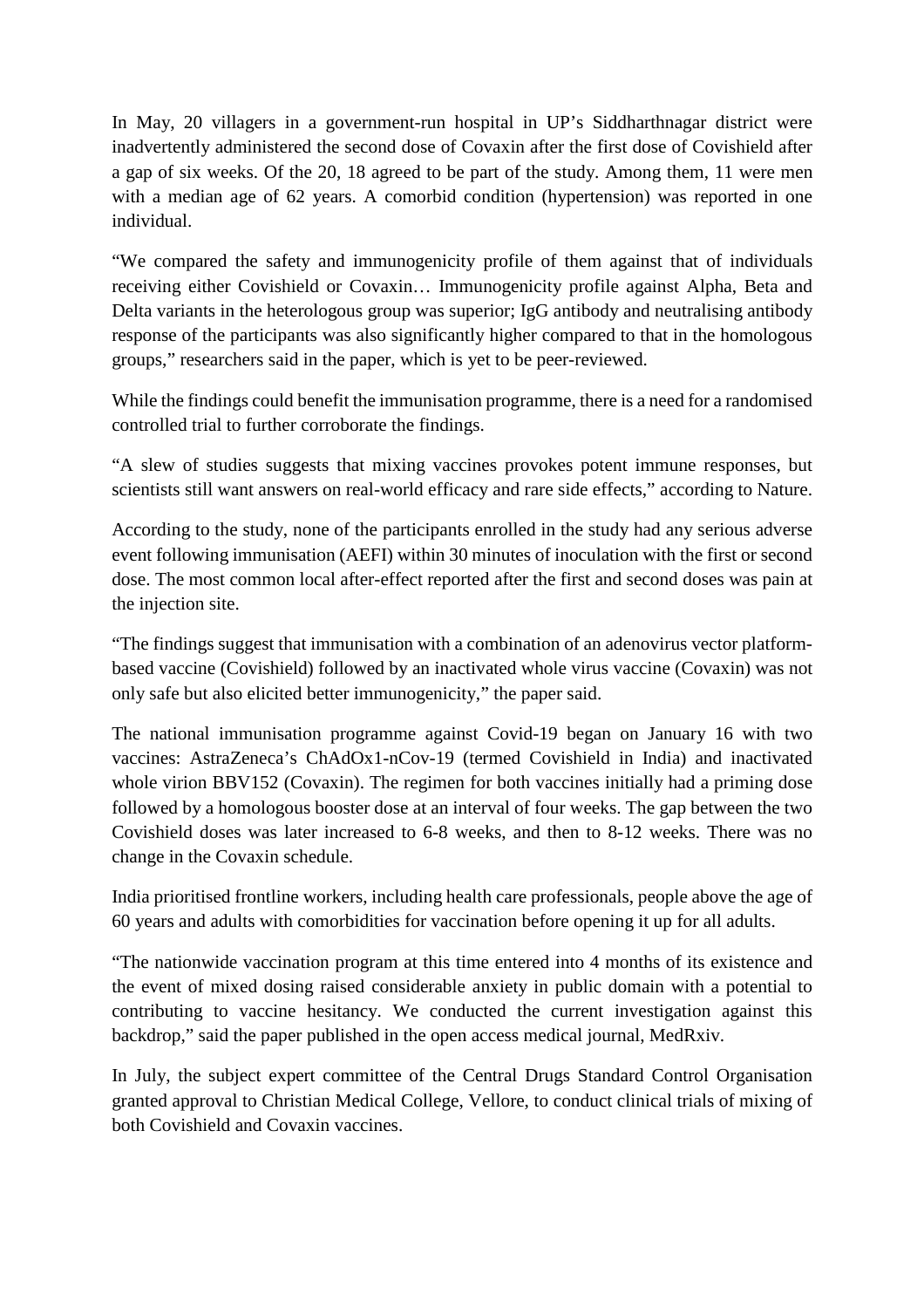"For this particular study, these people were closely monitored, and their parameters checked at regular intervals to find out the effect of mixing of both the Covid-19 vaccines. There are other studies going on globally and nationally as well to determine the effect of mixing two different types of vaccines as part of the inoculation regimen and we have had promising results so far. However, this is the first result to study the effects of mixing adeno vector and inactivated whole virion based Covid-19 vaccines," said one of the authors of the ICMR study, asking not to be named.

"These findings have an important implication for the Covid-19 vaccination program wherein heterologous immunisation will pave the way for induction of improved and better protection against the variant strains of Sars-CoV-2. Such mixed regimens will also help to overcome the challenges of shortfall of particular vaccines and remove hesitancy around vaccines in people's mind that could have genesis in programmatic "errors" especially in settings where multiple Covid-19 vaccines are beng used," said the paper.

Disclaimer: The contents of this website is the copyright of HT Digital Streams Limited and any downloadable version thereof, including but not limited to electronic or digital version of newspaper (e-paper) in any format, is intended for personal consumption only. Dissemination, distribution, circulation and/ or publication of any content or e-paper (pdf or otherwise) through any mode and/or on any social media platform without prior authorization/ permission/ license, is strictly

## **Vaccination**

## **Ensure all staffers, pupils vaccinated, universities told (The Tribune: 20210809)**

The Department of Higher Education (DHE) has asked all government and private universities in the state to ensure that all hostel students, day scholars, teaching and non-teaching staffers, including outsourced ones, are vaccinated against Covid.

It has also sought status report from the universities about their already vaccinated students and employees.

In fact, the department is gearing up for re-opening of universities from the next academic session in a planned manner keeping in view the probable third wave of Covid. So, it wants to do proper groundwork before issuing orders in this respect.

It has also asked Vice Chancellors of all universities to share their plan for reopening of the institutions with it by August 9. The government had ordered closure of universities in May when the second Covid wave started wreaking havoc in the state. The situation forced the teachers again to conduct online classes. Later, universities were opened for teaching and nonteaching employees with compliance to Covid-appropriate behaviour.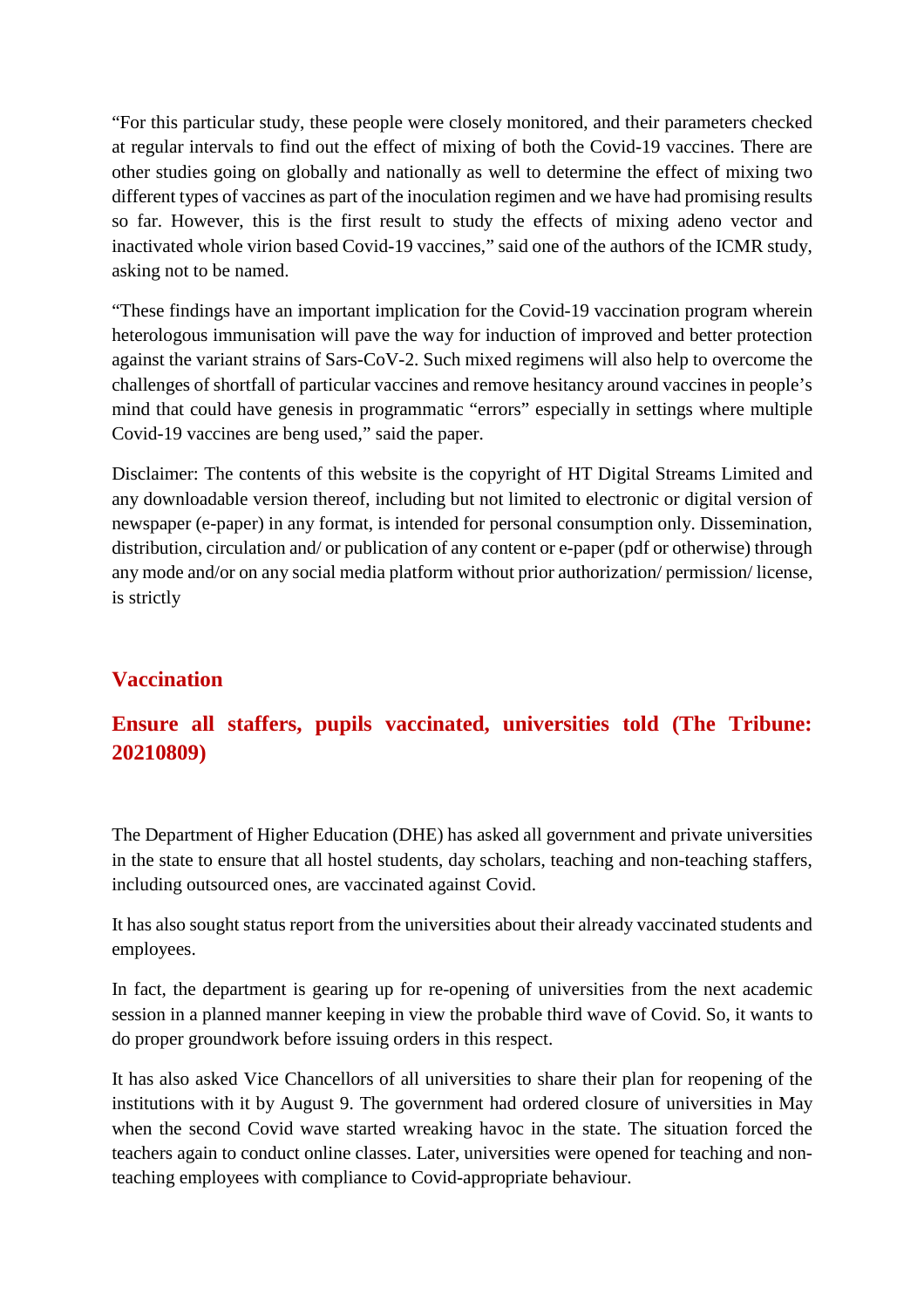Adhering to the DHE's directives, Maharshi Dayanand University (MDU) has begun preparing a status report about already vaccinated employees and students. It has also scheduled a meeting of its officers on Monday to chalk out a plan for the reopening of the university from the next academic session.

"We are collecting information about the already vaccinated staffers and students to send it to the DHE. Heads of all university teaching departments have been asked to submit a report about the status of vaccination in their department concerned. The information will be uploaded on the university portal. Those employees and students who have not yet got vaccinated will be asked to get vaccinated," said Gulshan Taneja, Registrar, MDU.

Taneja said over 2,500 doses of Covid vaccine had been administered to employees and their family members in the camps organised on the university campus.

He said there were around 11,000 students enrolled in various courses being run by the MDU. At present, offline exams were being conducted in various departments. Only those students having some valid reason had been allowed to take the exams online. A meeting of officers concerned would be held on Monday to finalise the plan for reopening of the university, he added.

## **Covid-19**

## **Covid-19: One dead, five test +ve in Amritsar district (The Tribune: 20210809)**

https://www.tribuneindia.com/news/coronavirus/covid-19-one-dead-five-test-ve-in-amritsardistrict-294951

Covid-19: One dead, five test +ve in Amritsar district

Amritsar district reported one death due to Covid-19 on Sunday, taking the toll to 1,587. The deceased has been identified as Harjinder Singh (35), a resident of Ram Nagar, Majitha Road. - File photo

The district reported one death due to Covid-19 on Sunday, taking the toll to 1,587. The deceased has been identified as Harjinder Singh (35), a resident of Ram Nagar, Majitha Road.

With five positive cases reported on Sunday, the total count of cases in the district had increased to 47,097. All the new positive patients were influenza-like illness cases. The district health authorities have also reported recovery of three patients with which the total recovery count has increased to 45,486. At present, the district has a total of 24 active cases.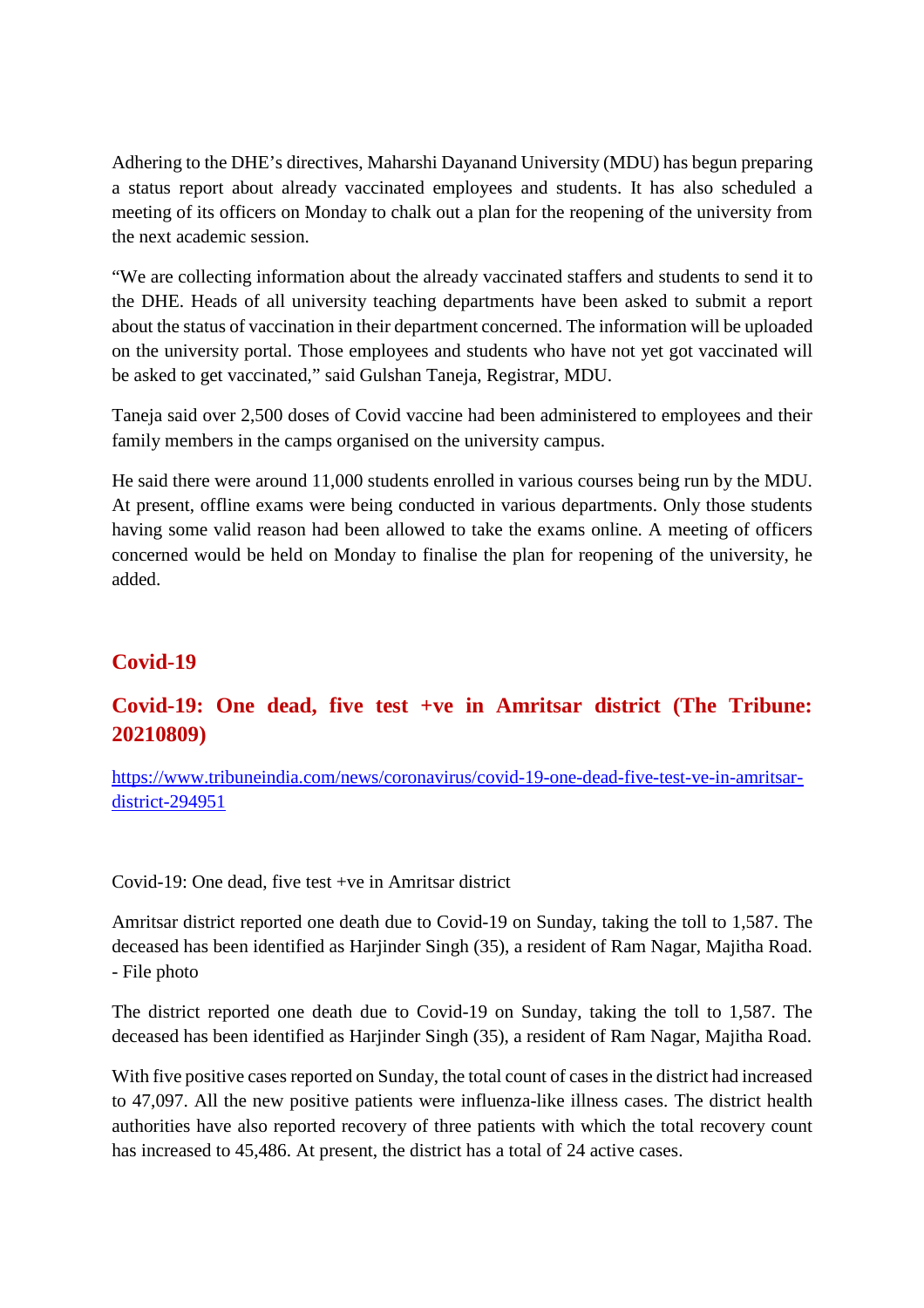Meanwhile, a total of 2,872 residents were inoculated during the ongoing vaccination drive on Sunday. Of the total 1,715 received the first dose of the vaccine while 1157 received the second dose.

A death from Patti block due to the coronavirus has been reported though there was no report of positive case in the district on Sunday. The toll has reached 375 and there are 10 active cases in the district. Of these, nine have been isolated at their respective homes. The teams of the Health Department collected 551 sample to be tested for the Covid infection and the reports of 293 was yet to be received. — OC

#### **Vaccine**

## **Zimbabwe floods Victoria Falls with vaccines to help tourism (The Indian express: 20210809)**

https://indianexpress.com/article/lifestyle/destination-of-the-week/zimbabwe-floods-victoriafalls-with-vaccines-to-help-tourism/

Ordinarily, Victoria Falls attracts 350,000 tourists a year, but their numbers have dropped to almost none as a result of travel restrictions.

Victoria falls, zimbabweTo promote Victoria Falls as a safe destination, President Emmerson Mnangagwa's government has made vaccines available to all 35,000 residents of the town that shares a name with the waterfall. (Source: AP)

Zimbabwe's Victoria Falls usually teems with tourists who come to marvel at the roaring Zambezi River as it tumbles down more than 350 feet (108 meters) to the gorge below, sending up a mist that is visible from miles away.

The Smoke That Thunders- the English translation of what the waterfall is called in the Sotho language – is still mighty, but the COVID-19 pandemic has reduced visitors to a trickle. Ordinarily, Victoria Falls attracts 350,000 tourists a year, but their numbers have dropped to almost none as a result of travel restrictions.

Hotel occupancy rates fell into the single digits during 2020 and the first half of 2021, and some hotels were forced to close, according to the Hospitality Association of Zimbabwe.

To promote Victoria Falls as a safe destination, President Emmerson Mnangagwa's government has made vaccines available to all 35,000 residents of the town that shares a name with the waterfall. An estimated 60% of the people there have been vaccinated with either the Sinopharm or Sinovac vaccines, both from China.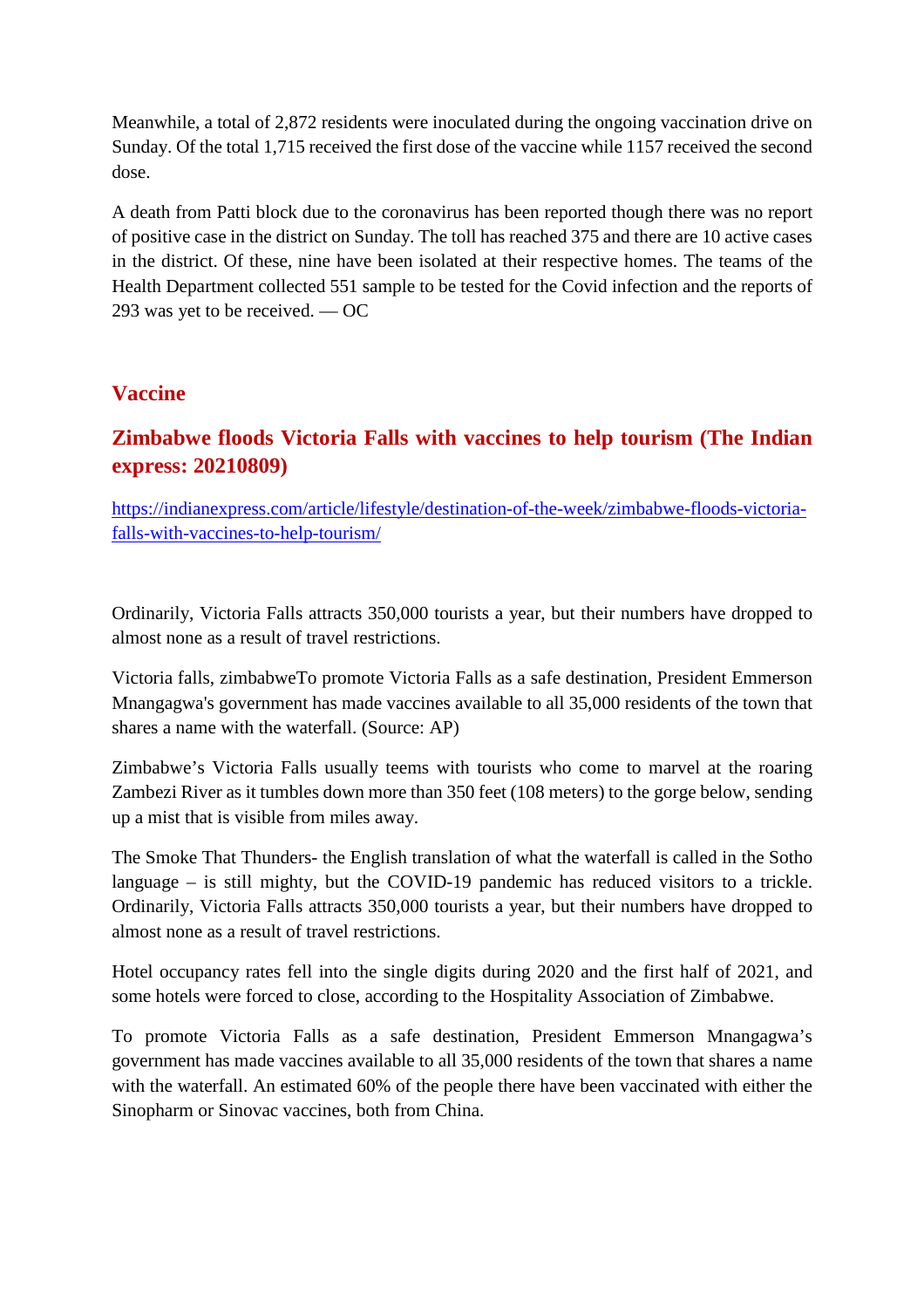Although tourists have not returned in large numbers, Victoria Falls mostly has been spared the current wave of COVID-19 that has swept across the rest of Zimbabwe and southern Africa, which health officials attribute to the town's relatively high level of vaccinations.

ALSO READ |Sao Paulo's glass box lookout puts fear of heights to the test

Nationwide, over 1.8 million people, slightly more than 12% of Zimbabwe's population, have received a first dose, while more than 900,000 people are fully vaccinated with two doses.

On the strength of the vaccination rate in Victoria Falls, the government last week reopened two land borders that link the town to the neighbouring countries of Zambia, Namibia and Botswana. Travelers with proof of vaccination and a negative COVID-19 test will be permitted entry.

Victoria Falls was where Zimbabwe recorded its first COVID-19 case in March 2020, likely because of its high number of international visitors. A year later, at a time where only medical workers and other essential workers were eligible for vaccines, shots were made available for all of the town's residents age 18 and older.

All adult Zimbabweans are now eligible, but because of widespread supply shortages, the lines for jabs are long and many people are disappointed.

Restaurants in Victoria Falls are allowed to serve sit-in customers, something that is forbidden in the rest of Zimbabwe, which still has tight restrictions as a result of the current surge driven by the delta variant of the coronavirus. Close to 90% of COVID-19 hospitalizations and deaths in the current surge are of unvaccinated people, according to a recent report by the Ministry of Health.

Although planeloads of tourists have not yet returned, the reopening of Victoria Falls was a relief for a town that survives on tourism, Anald Musonza, the regional chairman of the Hospitality Association of Zimbabwe, told The Associated Press.

We had been waiting for this for a long time," Musonza said. "This will help us retain some jobs that were lost due to the pandemic.? Tourism, together with mining and agriculture, is a key anchor of Zimbabwe's fragile economy.

Mass vaccinations could help open up tourist destinations countrywide, said Tinashe Farawo, a spokesperson for the Zimbabwe National Parks and Wildlife Management Authority. The loss of tourism revenue has hurt the authority's ability to operate.

Victoria Falls is testimony of what vaccines can do," he said. "It's good for us. It's good for wildlife because now we can raise money to deploy our rangers and fund other critical operations.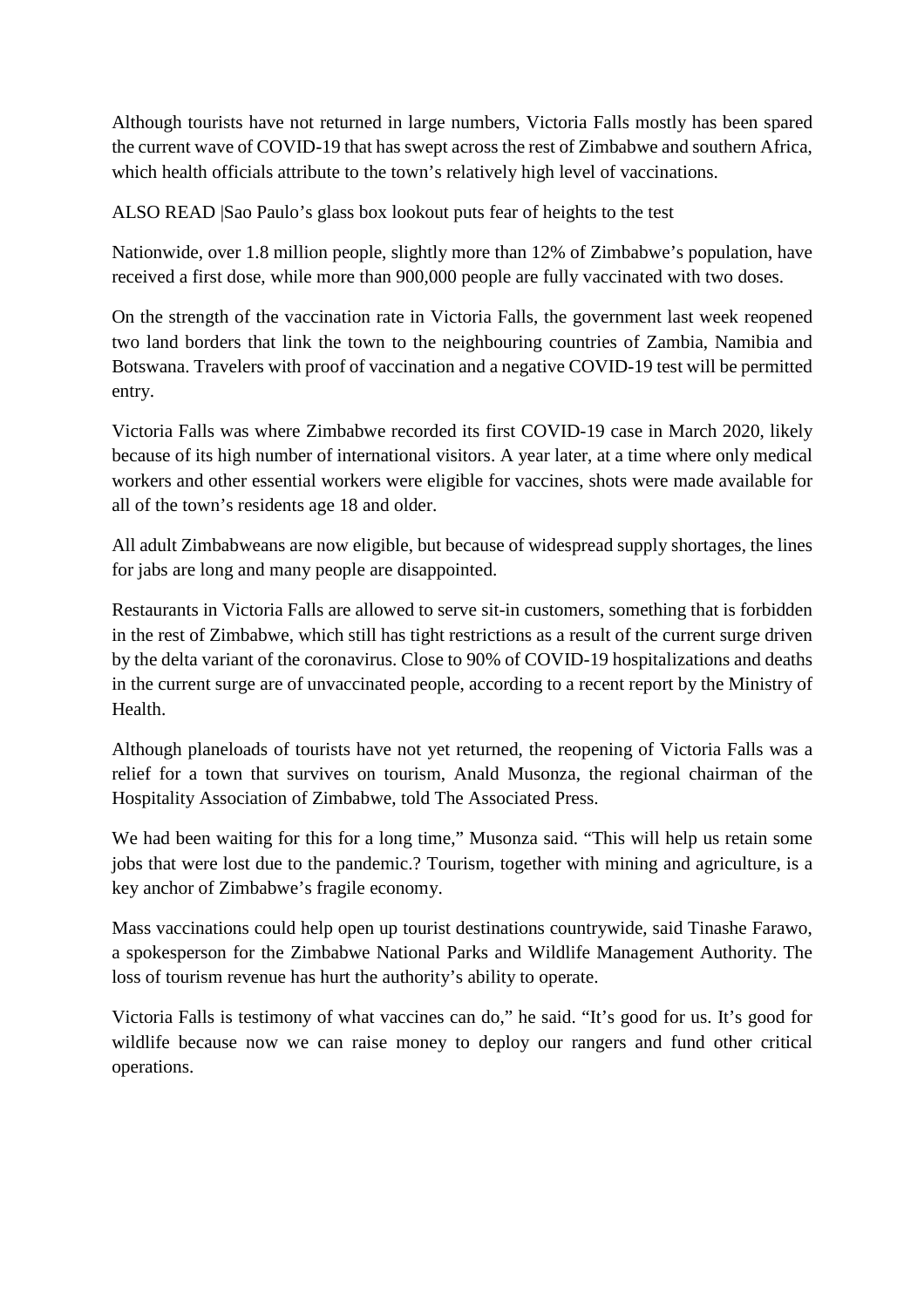## **Breastfeeding mothers**

## **Easy and effective yoga poses for breastfeeding mothers (The Indian express: 20210809)**

https://indianexpress.com/article/lifestyle/fitness/easy-and-effective-yoga-poses-forbreastfeeding-mothers-7444018/

"If you are a new breastfeeding mother, including yoga in your daily routine may be a healthy way to live a happy lifestyle," said an Ayurvedic doctor

YogaYoga is believed to have a host of health benefits, especially for new mothers. (Source: Pixabay)

Women need to take special care of themselves when they are breastfeeding. During their postpartum period, they go through a number of changes, both physical and mental. It's essential for them to take good care of themselves during this time.

Yoga is believed to have a host of health benefits, especially for new mothers. "If you are a new breastfeeding mother, including yoga in your daily routine may be a healthy way to live a happy lifestyle," said Nitika Kohli, an Ayurvedic doctor.

In an Instagram post, Dr Kohli shared "some of the most effective and easy yoga poses for breastfeeding moms to practice". Find out.

Here's a list of yoga poses you can practice if you are a new breastfeeding mother — and the various benefits associated with them.

This is one of the poses that lengthens the spine as well as increases the mobility and elasticity of the neck, back and arm muscles of the breastfeeding mom.

## **Nutrition alert**

## **Nutrition alert: Ideal diet for a breastfeeding mother (The Indian express: 20210809)**

https://indianexpress.com/article/lifestyle/health/nutrition-alert-ideal-diet-for-a-breastfeedingmother-7438439/

It is essential that a lactating mother's diet is a well constituted balanced and nutritious diet, said an expert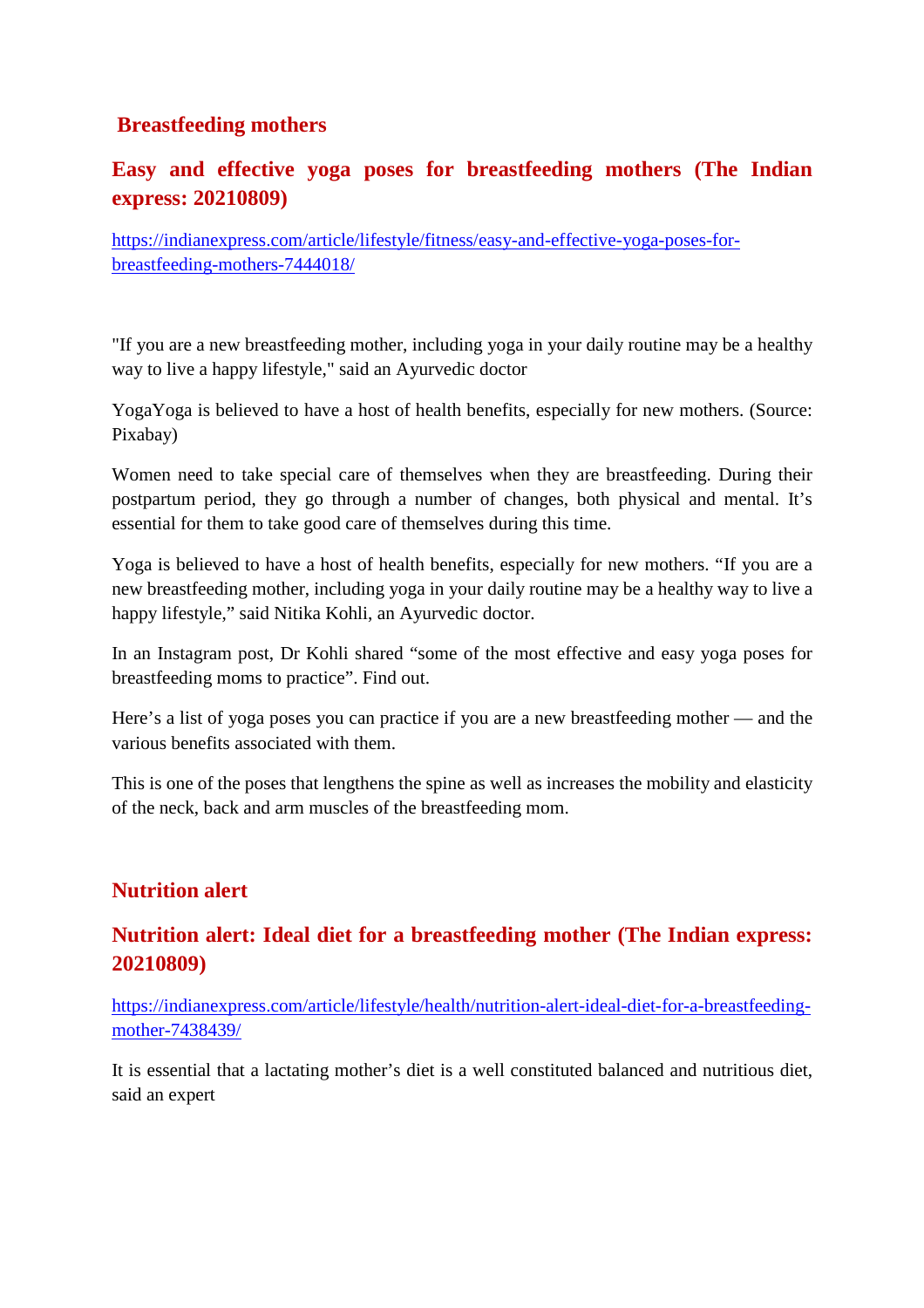Ideal diet for a breastfeeding mother, breastfeeding mother foods, breastfeeding mother diet, benefits of breastfeeding, lactation tips, indian express newsEating well while breastfeeding entails getting the right balance of good (and good for you) food. (Photo: Getty/Thinkstock)

Lactation describes the secretion of milk from the mammary glands and the period of time that a mother lactates to feed her young. After you give birth, good nutrition is even more important than during your pregnancy. It can make a difference in the quality of your breast milk and affect how quickly your body rebounds from childbirth.

"Mothers who are breastfeeding — lactating mothers — don't need to eat special foods. But it is essential that a lactating mother's diet is a well constituted balanced and nutritious diet. In this period apart from calories and proteins, there is increased need of calcium and iron. Therefore, keep certain points in mind," said Swati Kapoor, a nutritionist who consults on Practo.

\*Include all food groups in daily diet. These groups are cereals, pulses, ghee-oil, sugar, jaggery, vegetables, fruits, milk and its products, condiments.

\*Consume more foods containing iron like green leafy vegetables, black sesame seeds (til), raisins, jaggery, poha, pomegranate etc.

\*Consume more foods containing calcium like milk & its products, white sesame seeds (til), ragi, guava, bajra etc. Daily consumption of one liter of milk in any form e.g., as curd, yogurt, paneer, etc provides all calcium and good quality protein needed.

\*Do not restrict diet. Include 3-4 sufficient meals. Discard beliefs of 'hot' foods; 'cold' foods.

"If you're nursing, talk with your doctor or nutritionist about your diet. Typically, you should be getting 200 to 500 more calories than you would if you weren't nursing. Below are the following major and minor nutrients which play an important role in a lactating mother's diet," she told indianexpress.com.

ALSO READ |World Breastfeeding Week: Here's how fathers can help make the process easy for new mothers

Energy

It takes extra energy to produce breast milk. Mothers need an additional 400 calories on an average per day beyond their normal health requirement.

#### Protein

The Recommended Dietary Allowance for protein during lactation includes an additional 15 grams per day (RDA of 65 grams per day) in the first six months after childbirth and an additional 12 grams per day (RDA of 62 grams per day) thereafter.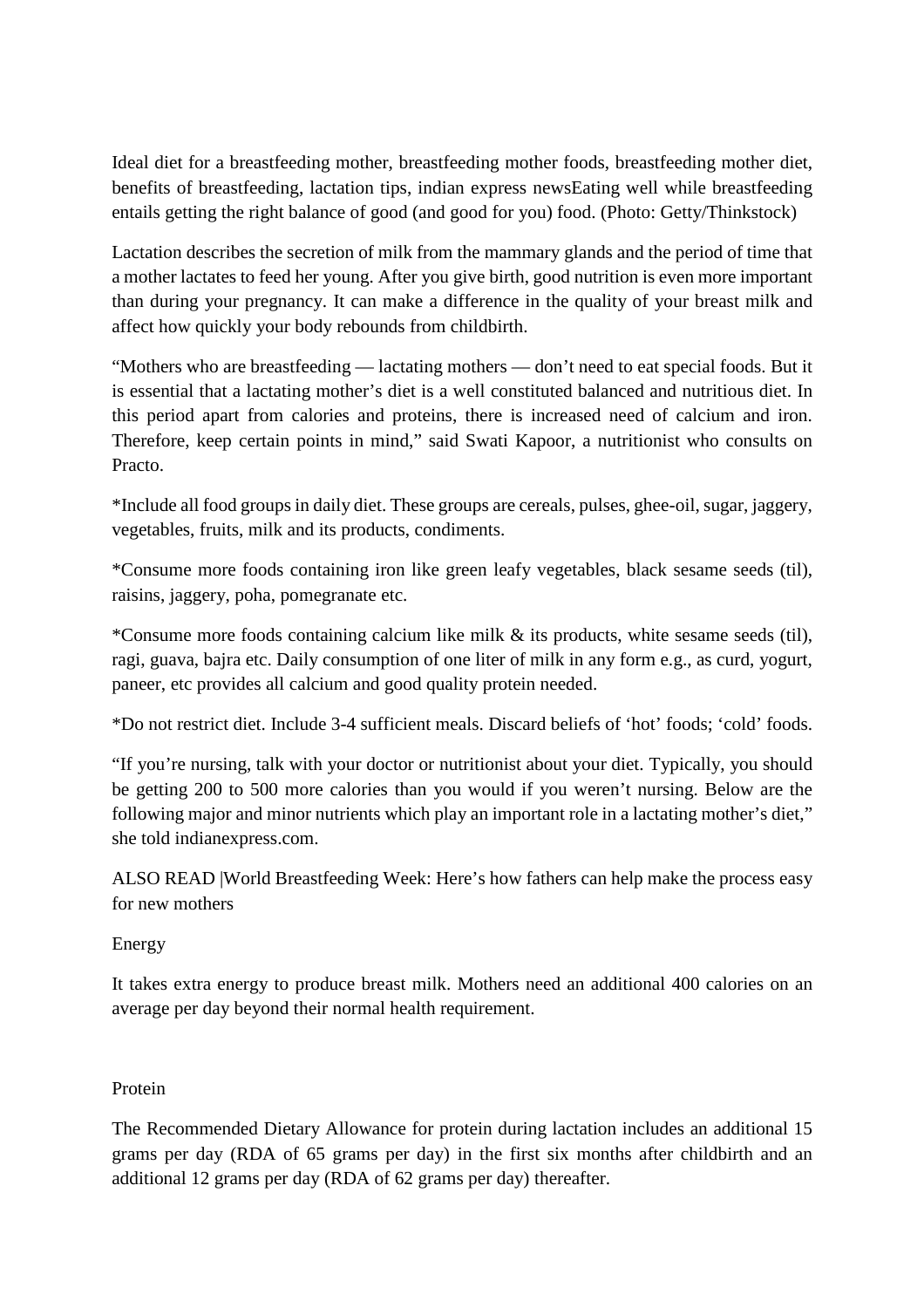#### Fluids

Adequate fluids to stay hydrated include 2 to 3 liters per day, or at least eight 8-ounce servings, and can include water, milk or soy milk, decaffeinated beverages etc. Limit caffeine to the equivalent of one cup of coffee a day to avoid causing the baby agitation or difficulty in sleeping.

#### Vitamins and Minerals

Food supplies the vitamins and minerals lactating mothers especially need, such as calcium, vitamin A, vitamin C, vitamin D and zinc. Vitamin and mineral supplements do not replace a healthful diet, but some breastfeeding women might need a multivitamin and mineral supplement in addition to eating a well-balanced diet.

Ideal diet for a breastfeeding mother, breastfeeding mother foods, breastfeeding mother diet, benefits of breastfeeding, lactation tips, indian express news Adequate fluids to stay hydrated include 2 to 3 liters per day, or at least eight 8-ounce servings, and can include water. (Photo: Getty/Thinkstock)

Special consideration in lactating mother's diet

Eating well while breastfeeding entails getting the right balance of good (and good for you) food. Try to get the following each day:

- 1. Protein: Three servings
- 2. Calcium: Five servings (that's an increase from your pregnancy requirement of four)
- 3. Iron-rich foods: One or more servings
- 4. Vitamin C: Two servings
- 5. Green leafy and yellow vegetables, yellow fruits: Three to four servings
- 6. Other fruits and veggies: One or more servings
- 7. Whole-grain and other concentrated complex carbohydrates: Three or more servings
- 8. High-fat foods: small amounts you don't need as much as you did during pregnancy
- 9. Eight cups of water, juice, or other non caffeinated, non-alcoholic beverages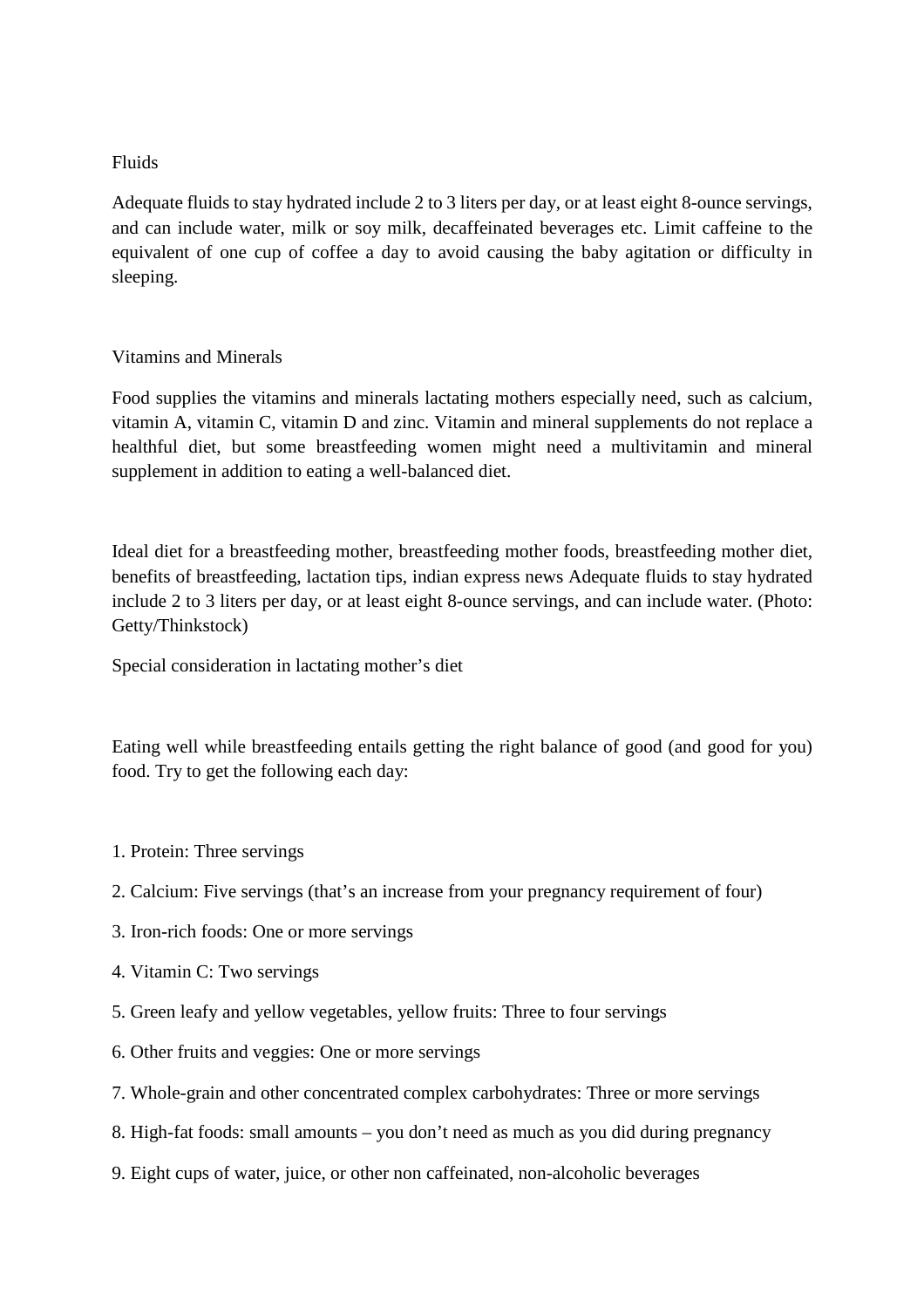10. DHA-rich foods to promote baby's brain growth (look for it in wild salmon and sardines, as well as DHA-enriched eggs).

Lactation is a very important and beautiful phase in both the mother's and the child's life. This is a phase when the bonding between mother and the child is built and strengthened. Mother's milk is vital for the child's growth and the importance of the right nutrition at this point is unquestionable.

## **Migraine**

## **Why migraine sufferers may want to eat more fish(The Indian express: 20210809)**

https://indianexpress.com/article/lifestyle/health/migraine-eat-more-fish-7443030/

Omega-3s and omega-6s are both considered essential fatty acids — critical for health, and because our bodies can't make them, they must be obtained from foods. Historically humans consumed roughly equivalent amounts of both fatty acids

migraine, headache, tips to manage migraine, indian expressCould a diet that boosts omega-3 fats while lowering omega-6 fats make life easier for people burdened by frequent migraine headaches? (Photo: Getty Images/Thinkstock)

Written by Anahad O'Connor

A diet high in omega-3s, the fats found in fish, and low in omega-6s, found in many vegetable oils, led to fewer headaches.

For most of her life, Tanya Kamka suffered migraine headaches on a weekly basis.

The headaches would usually come on gradually and then build, causing excruciating pain and pressure behind her left eye that would culminate in her vomiting or visiting the emergency room. The ordeal would often leave her feeling weak and exhausted for days afterward.

"Anytime I had a migraine I'd be wiped out for three or four days," said Ms. Kamka, 58, a post office clerk who lives near Fort Bragg, N.C. "I missed a lot of work because of migraines."

But a few years ago, Ms. Kamka and 181 other people who routinely experience migraine headaches joined a clinical trial, sponsored by the National Institutes of Health, which was designed to test whether a special diet could alleviate their frequent headaches. The diet that Ms. Kamka was assigned to follow emphasized foods that contain large amounts of omega-3 fatty acids, the oils found in some fish, while limiting foods that are rich sources of omega-6 fatty acids, such as many vegetable oils.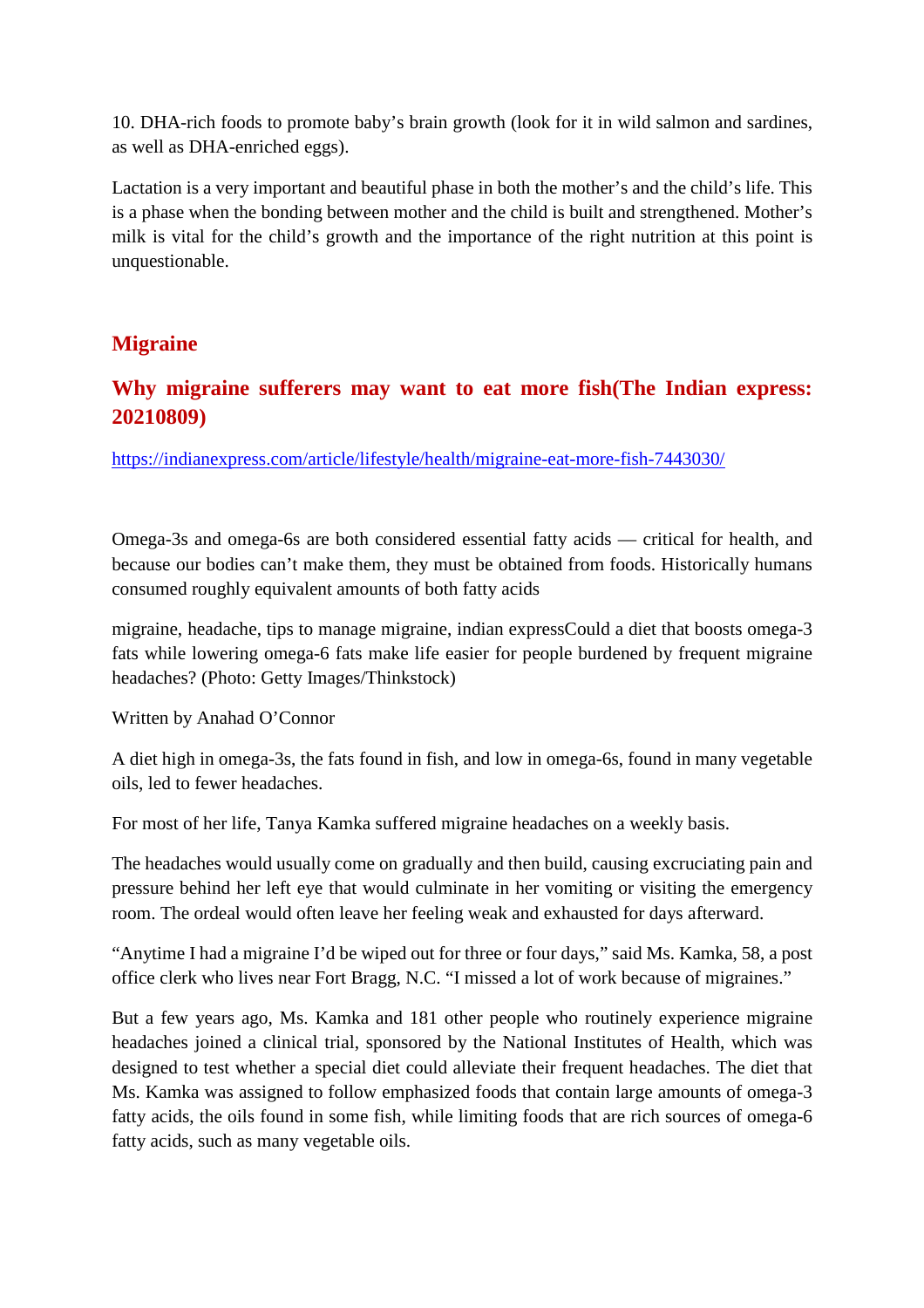Omega-3s and omega-6s are both considered essential fatty acids — critical for health, and because our bodies can't make them, they must be obtained from foods. Historically humans consumed roughly equivalent amounts of both fatty acids. But the typical American diet today tends to contain a much larger proportion of omega-6 fats. Some health authorities see this as a good thing: Vegetable oils and other rich sources of omega-6 fats have been found in many studies to be beneficial for cardiovascular health. But others argue that this could be problematic because omega-6 fats have been shown to promote pain and inflammation, while omega-3 fats tend to have the opposite effect in studies, helping to reduce pain and inflammation.

The authors of the new study wanted to know: Could a diet that boosts omega-3 fats while lowering omega-6 fats make life easier for people burdened by frequent migraine headaches?

For Ms. Kamka, the benefits of a change in diet were striking: After a few months of increasing her fish intake and avoiding many common vegetable oils, she noticed that her headaches had all but disappeared. Other people on the new diet also reported fewer headaches. Although the trial ended after 16 weeks, Ms. Kamka has remained on it ever since. Gone are the days when she ate foods like fried chicken, French fries and potato chips that were cooked in vegetables oils rich in omega-6 fats. She now makes a point of eating foods like cod, tuna, sardines, spinach salads, hummus and avocados, and she cooks with olive oil instead of corn, soybean and canola oils.

ALSO READ |Suffering from migraine? These food items may help reduce the throbbing headache

"I haven't had a migraine, not even a mild one, in over two years," she said. "Going from having one a week to not having any was just amazing to me."

Migraine headaches are one of the most common causes of chronic pain, affecting about 12 percent of all Americans, most of them women. For many people, the condition can be debilitating, causing intense pain, nausea and other symptoms and sharply increasing the likelihood of developing depression and anxiety. Studies have found that migraine attacks can take a toll on workplace productivity, too, causing people to lose, on average, about four work days per year.

But the new study provides evidence that the right diet could provide relief to some people who experience frequent migraine attacks, helping them reduce the number and severity of their headaches. Similar studies are underway to assess whether dietary changes could help ease other kinds of painful chronic ailments, such as low back pain.

Dr. Christopher E. Ramsden, the lead author of the study, said the findings suggest that dietary changes could be a useful complement to existing treatments for chronic pain. "Many people with chronic pain continue to suffer despite taking medication," said Dr. Ramsden, a clinical investigator in the National Institute on Aging Intramural Research Program. "I think this is something that could be integrated with other treatments to enhance their quality of life and reduce their pain."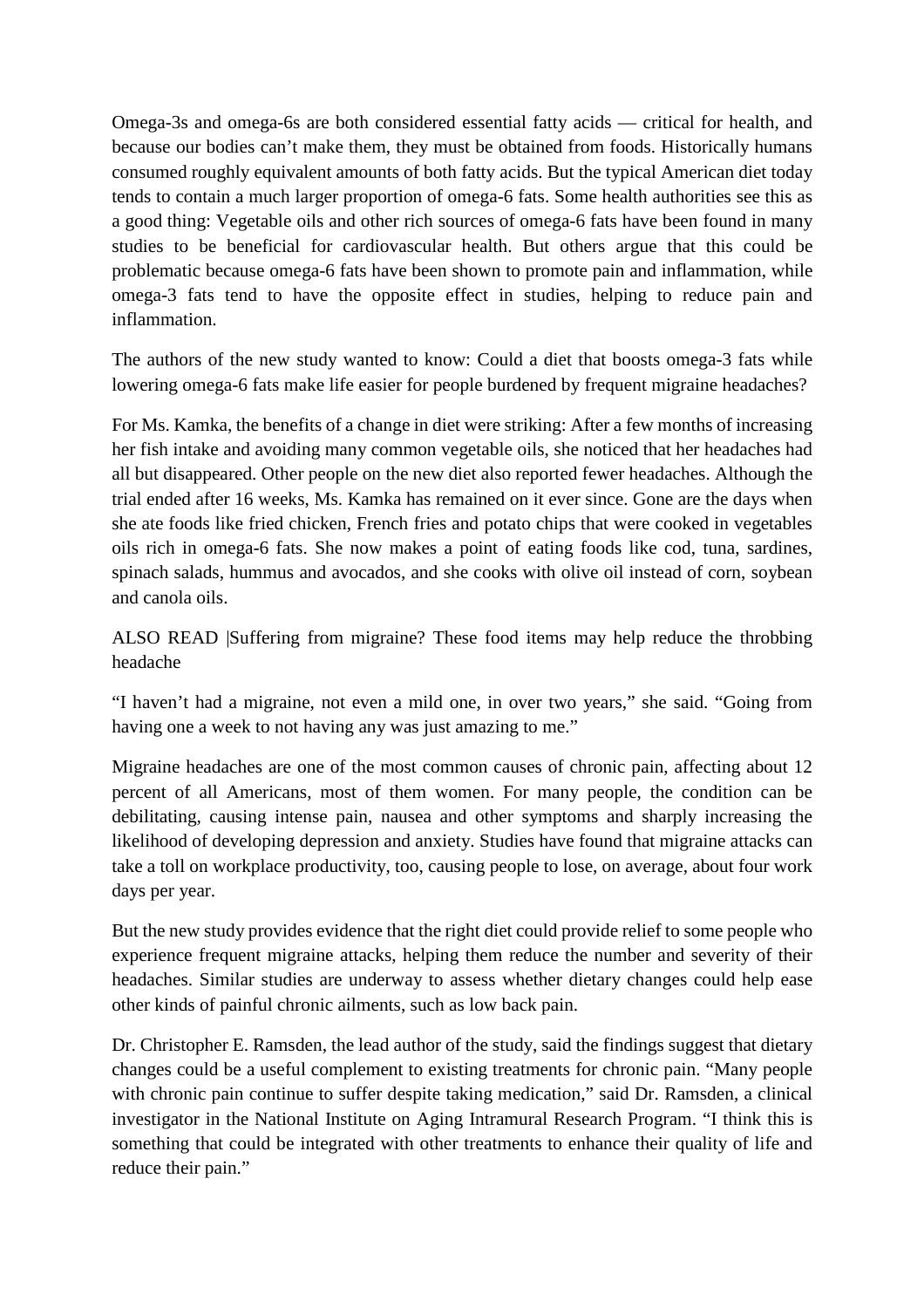For the new trial, published in the BMJ in July, participants were randomly split into three groups and followed for 16 weeks. One group, which included Ms. Kamka, followed a diet that was high in omega-3 fats and relatively low in omega-6 fats: They ate plenty of foods like wild salmon, albacore tuna and trout, while trying to minimize rich sources of omega-6 fats such as corn, soybean and canola oils. To make it easier to follow the diet, all of the subjects were given meals, snacks and recipes prepared by a dietitian throughout the course of the study.

Vegetable oils high in omega-6s are abundant in the American diet. They are often used for cooking and found in many packaged foods and restaurant meals. To see whether reducing these fats could have an impact on migraine headaches, the researchers had a second group of people add more fish and other rich sources of omega-3s to their diets without decreasing their intake of omega-6s. A third group of people, serving as controls, consumed typical amounts of both types of fats.

At the start of the study, the participants experienced, on average, about 16 "headache days" per month. But after 16 weeks, the group that had increased their fish intake and avoided vegetable oils had an average of four fewer "headache days" each month compared to the control group, as well as a 30 to 40 percent reduction in "headache hours" each day. The group that increased their omega-3 intake without reducing their omega-6 consumption benefited as well, though they had a smaller improvement of two fewer days without headaches each month. Both of these groups reported shorter and less severe headaches than people in the control group. They also used fewer pain relievers like acetaminophen.

The researchers also noticed differences in important blood biomarkers. The two groups that increased their fish intake had greater levels of compounds known as oxylipins, which are involved in soothing pain. They had particularly high levels of 17-HDHA, an oxylipin that in other studies has been shown to reduce pain in people with arthritis.

ALSO READ |Health tips: Simple ways to manage migraine at work

Dr. Rebecca Burch, a neurologist who was not involved in the new study, said that the findings were striking. She wrote an editorial in the BMJ pointing out that recently approved migraine medications have been shown in studies to produce two to two and a half fewer "headache days" per month compared to placebo, which is less than the four-day reduction caused by the high omega-3, low omega-6 diet.

"Four days per month really outperforms anything we've seen from a pharmacological preventive," said Dr. Burch, a headache medicine specialist at Brigham and Women's Hospital and an assistant professor of neurology at Harvard Medical School.

Dr. Burch said that people who struggle with migraine headaches are often motivated to follow restrictive diets to try to find some relief for their condition. But until now there has not been much evidence that any particular diet works. "This is the first time that we've had a robust, solid diet that we can recommend to patients," she added.

For people who want to try the diet on their own, the researchers said that the simplest way to increase omega-3 intake is to eat more fatty fish, such as sardines, anchovies, mackerel, salmon,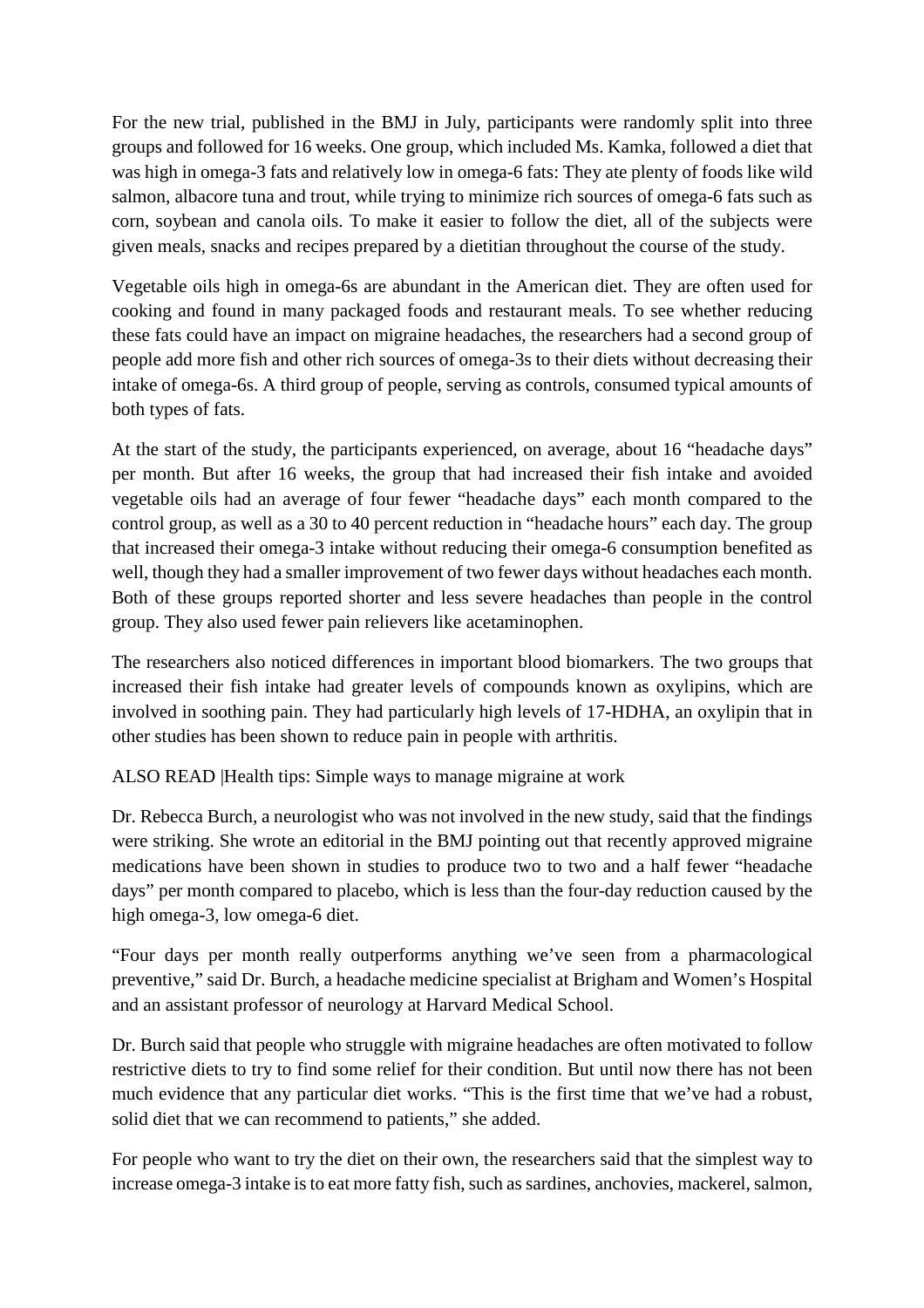albacore tuna and trout. Some of the best and most affordable options are canned and pouched fish. For vegetarians, good plant sources of omega-3 fats are ground flaxseeds, chia seeds and walnuts.

Another important component of the diet is avoiding fried, processed and fast foods, which are typically made with oils that are low in omega-3s and high in omega-6s. Beth MacIntosh, a coauthor of the new study, said that extra virgin olive oil, avocado oil, macadamia oil, coconut oil and butter tend to contain low amounts of omega-6 fats.

You can use these oils to cook meals or to make your own snack foods, like popcorn, hummus and granola. The researchers also encouraged people in the study to eat at least five servings of fruits and vegetables per day.

#### **Vaccine (The Asian Age: 20210809)**

http://onlineepaper.asianage.com/articledetailpage.aspx?id=15758874

## Shot in arm for vaccine effort

The decision to grant emergency use authorisation (EUA) to Johnson & Johnson's single-dose Covid-19 vaccine is a welcome move as it would augment the country's vaccine availability at a time when every dose counts. The company has claimed the single-shot vaccine is 85 per cent effective in preventing severe disease 28 days after vaccination. It will be administered to people aged 18 years and above.

As per the government's own claim, the US-based company applied for EUA on Friday and was granted it the same day by the Drugs Controller General of India. The fast-track approval marks a break from the past when the foreign manufacturers had far too many hurdles to clear before they were to get the clearance. The government has now relaxed several of the earlier conditions, which included production of data on the bridge trial conducted in India. At present, a vaccine with approval from regulatory bodies of other countries or on the list of the World Health Organisation would be given the EUA with the condition that clinical trials could be continued later. At present, India has five vaccines - Serum Institute's Covishield, Bharat Biotech's indigenously developed Covaxin, Russia's Sputnik V, Moderna and Johnson & Johnson.

Indian manufacturers have, of late, increased production of the vaccines but the fact remains that India is far from being on track to meet the December 31 deadline it had set for itself to vaccinate all eligible Indians. There are many segments of society, including teachers, traders and daily wage earners, whose vaccination is critical for the opening of the economy. The government may prioritise the use of the single dose vaccine keeping its advantages in mind for targeted vaccination. It may also adopt international practices in approving vaccines so that procedural delays do not stop their launch in the country.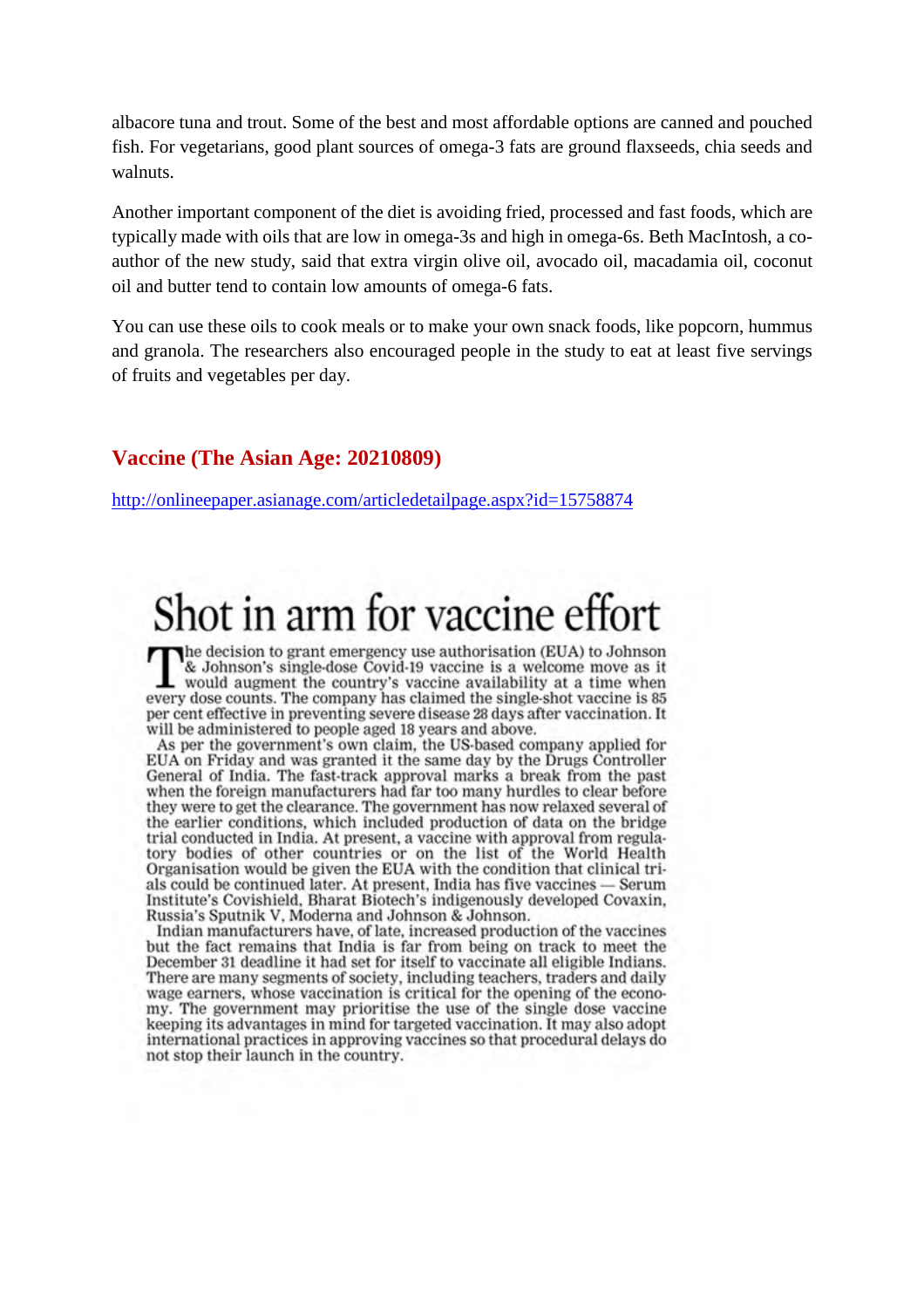## **Mix Vaccine (Hindustan: 20210809)**

https://epaper.livehindustan.com/imageview\_973314\_86842714\_4\_1\_09-08- 2021\_0\_i\_1\_sf.html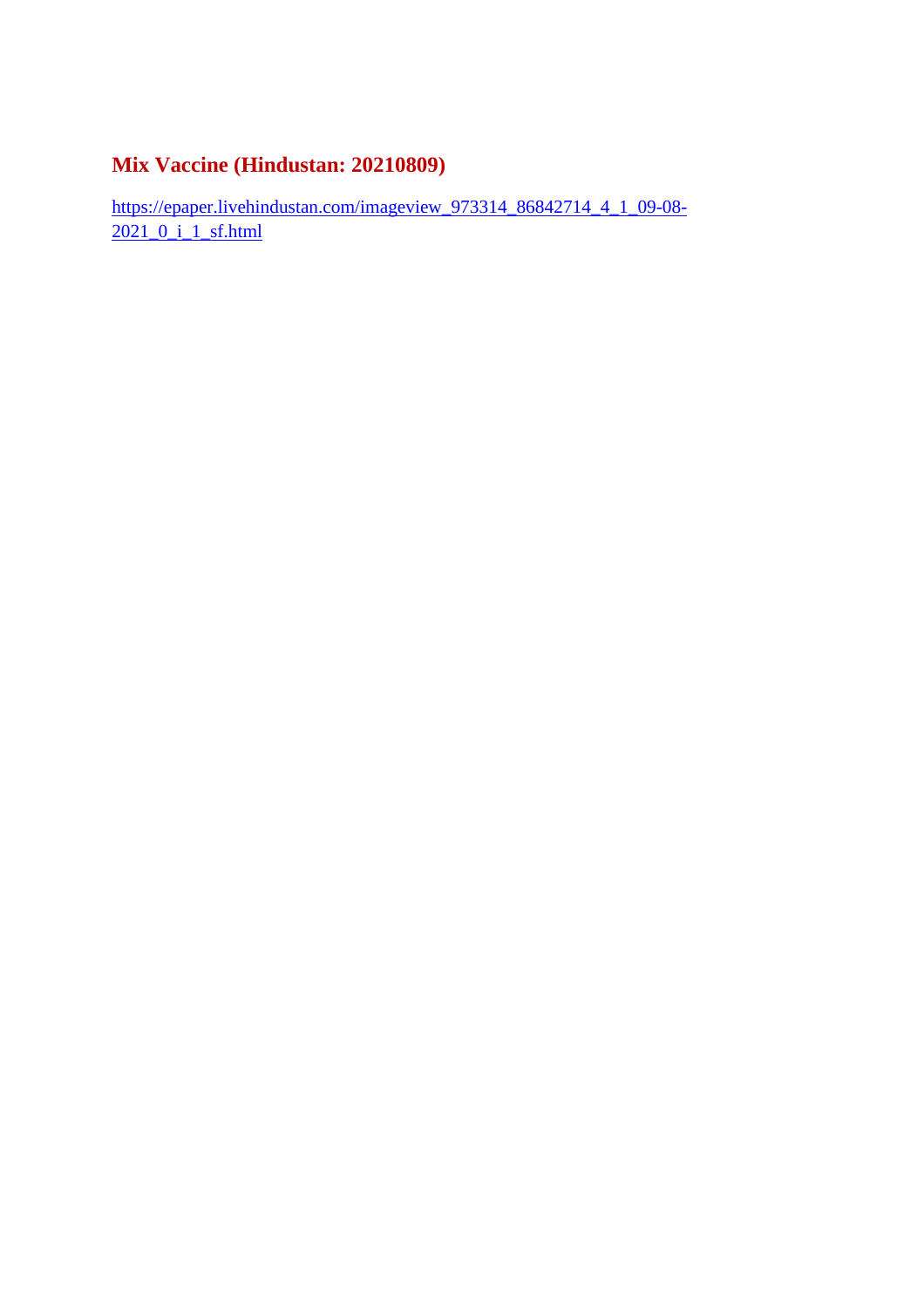# अध्ययन:मिश्रित खुराक संक्रमण रोकने में ज्यादा असरदार काविशील्ड के साथ कविक्सीन प्रभावी करोड से

टीके को मिल 05 चुकी है देश में<br>आपात मंजूरी

अलग-अलग खुराक की जरूरत क्यों ∎

X<sub>un</sub>

 $9$  सुरक्षा चिंताएं

**∠** मस्तिष्क खून के थक्के जमने के कारण जर्मनी, फ्रांस जैसे देशों ने कोविशील्ड के इस्तेमाल पर रोक । सुरक्षा चिंताओं से सशर्त प्रयोग।

अधिक खुराकें

लगी देश में

सीमित उत्पादन कई कंपनियां मांग के अनुरूप टीका उत्पादन और आपूर्ति करने में मुश्किलों का सामना कर रहीं। इससे टीकाकरण प्रभावित ।

**)** वायरस के नए स्वरूप

 $\mathsf{\mathsf{U}}$  वायरस के नए स्वरूपों को देखते हुए उन लोगों को ज्यादा असरदार 'बूस्टर डोज ' देने की जरूरत हुई, जिन्हें पहली डोज में कम प्रभावी वैक्सीन लगी थी

## क्या कहते हैं अध्ययन

## कुछ दुष्प्रभाव भी

'लांसेट जर्नल' में प्रकाशित एक ब्रिटिश अध्ययन में 50 वर्ष से अधिक उम्र के उन लाभार्थियों में मामली से मध्यम स्तर तक के दुष्प्रभाव दिखें। इन्हें फाइजर– एस्ट्राजेनेका के टीके की मिश्रित खुराक लगाई गई थी। हालांकि, ये दुष्प्रभाव कुछ ही समय में दूर हो गए।

## ज्यादा एंटीबॉडी बने

स्पेन में हुए अध्ययन के मुताबिक जिन्हें एस्टाजेनेका के साथ फाइजर की वैक्सीन लगी, उनमें दूसरी डोज के 14 दिन बाद एंटीबॉडी ज्यादा बनी। लैब परीक्षण में ये एंटीबॉडी सार्स–कोव–२ वायरस को पहचान उन्हें निष्क्रिय करने में कारगर मिले।

नई दिल्ली | विशेष संवाददाता

कोरोना टीके कोविशील्ड-कोवैक्सीन की मिश्रित खुराक लेना ज्यादा असरदार साबित हो सकता है। भारतीय चिकित्सा अनुसंधान परिषद (आईसीएमआर) के नए अध्ययन से यह बात सामने आई है। मई में यूपी के सिद्धार्थनगर में गलती से 20 लोगों को अलग-अलग खुराक लगने के बाद आईसीएमआर ने 18 लोगों पर शोध किया। शोध में एनआईवी पुणे और सिद्धार्थनगर के सीएमओ भी जुड़े।मई से जुन के बीच 60-70 दिनों तक जांच हुई। शोध में 40-40 लोग

ऐसे भी शामिल हुए जिन्होंने दोनों डोज कोविशील्ड या कोवैक्सीन की ली थी। अलग-अलग डोज लेने वालों में आईजीजी एंटीबॉडी और न्यूट्रीलाइजिंग एंटीबॉडी की मात्रा ज्यादा मिली। यानी संक्रमण रोकने में अधिक प्रभावी रही। शोध के सह-लेखक आईसीएमआर के डॉ. रजनीकांत ने कहा, दोनों खुराक मिलाकर देने से कोई दुष्प्रभाव भी नहीं है। अस्पताल में भर्ती कराने की जरूरत नहीं। हालांकि, सरकार की टीकों को मिलाकर देने की अभी योजना नहीं है। > महाबली बने पेज 08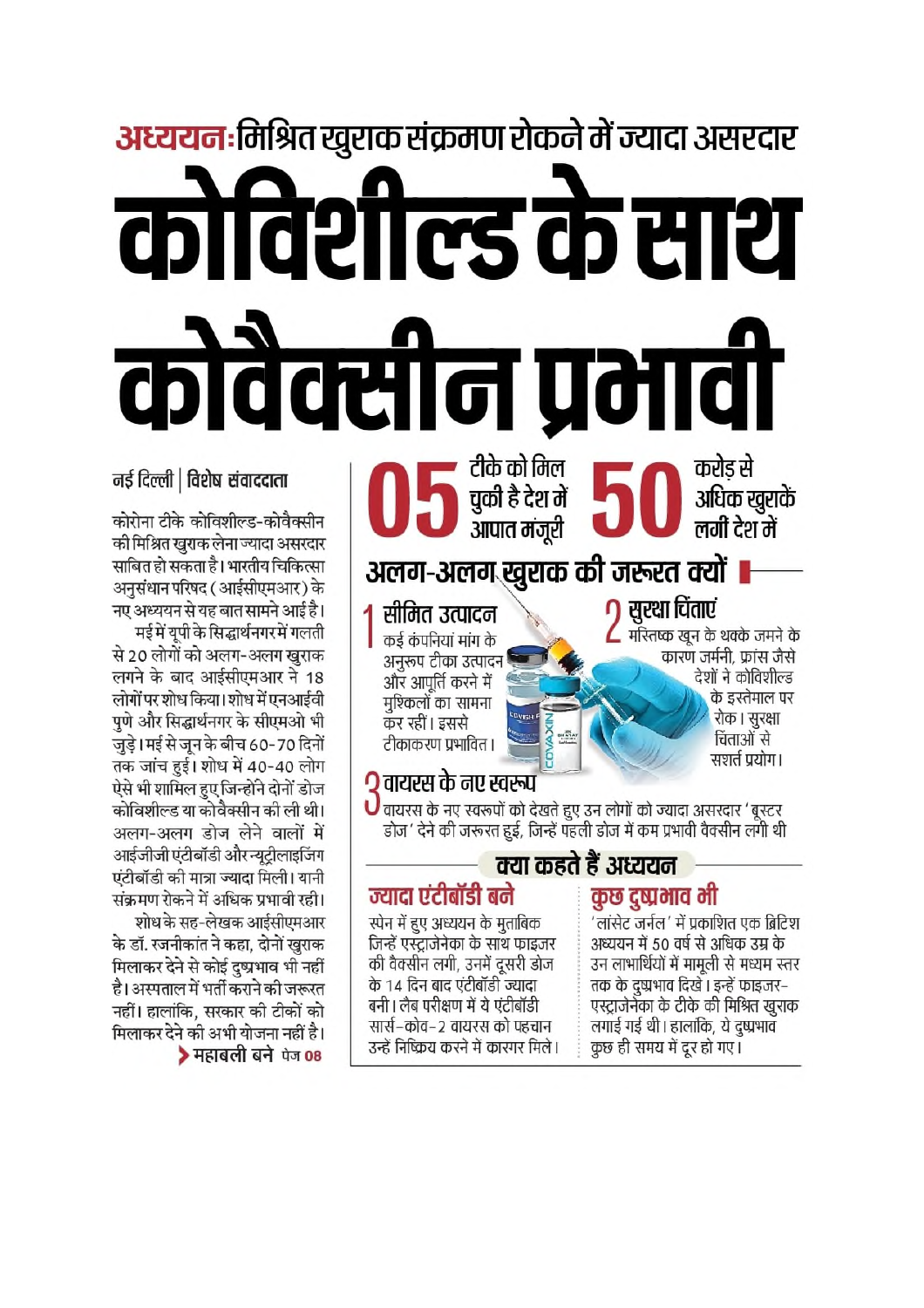## **T B (Hindustan: 20210809)**

https://epaper.livehindustan.com/imageview\_973315\_86822264\_4\_1\_09-08- 2021 2 i 1 sf.html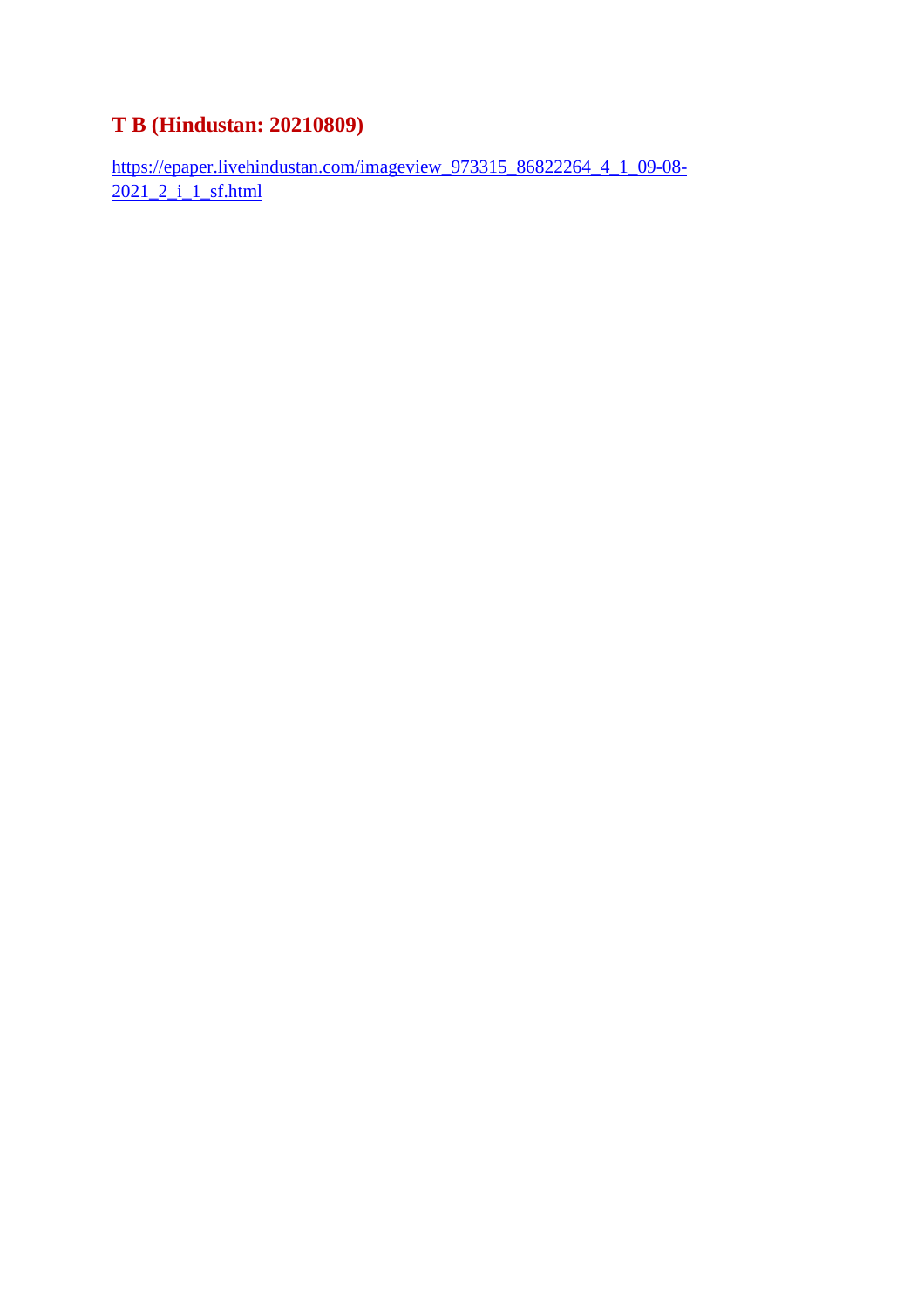# आसानी से पकड़ में नहीं आती फेफड़े से अलग अंगों में होने वाली टीबी

## अध्ययन

## नर्ड दिल्ली । वरिष्ट संवाददाता

देश में वर्ष 2019 में टीबी (क्षय रोग) के 79 लाख मरीज मिले थे और 79 हजार की इससे मौत हो गई थी। देशभर में टीबी के 26 फीसदी मामले ऐसे होते हैं. जिनमें मरीजों को फेफडों के अलावा दुसरे अंगों में टीबी पाया जाता है। यह आसानी से पकड में नहीं आती। जामिया हमदर्द मॉलिक्यलर मेडिसिन संस्थान के ताजा अध्ययन पत्र में यह बात सामने आई है।

इसमें कहा गया है कि फेफड़ों के अलावा अन्य अंगों को प्रभावित करने वाली टीबी के लक्षण होने पर मरीज की सर्जरी कर उस अंग से गांठ के टुकडे की जांच जरूरी है, जहां टीबी की आशंका है। अस्पताल के मेडिसिन विभाग के वरिष्ठ डॉक्टर सुरेंद्र कुमार शर्मा के नेतृत्व में शोध के दौरान पाया गया कि अन्य अंगों के टीबी का देरी से पता चलने से यह गम्भीर अवस्था में पहंच सकता है।

## डन अंगों में संभव

फेफडों के अलावा ब्रेन, यटरस, मंह, लिवर, किडनी, गले आदि में भी टीबी हो सकती है। टीबी का बैक्टीरिया शरीर के जिस भी हिस्से में होता है, उसके टिश्य को पूरी तरह नष्ट कर देता है और इससे उस अंग का काम प्रभावित होता है।

## क्या है लक्षण

यह जिस अंग में होती है, वहां सजन या दर्द रहता है। गांठ बन जाती है। गांठ से पानी निकाल कर जांच की जाती है या संबंधित अंग का सीटी स्कैन कराया जाता है। हल्का बुखार और रात में पसीना आता है। भूख नहीं लगती। सामान्य स्थिति में नौ से 12 माह और गंभीर स्थिति 24 माह में इलाज।



## किसे खतरा अधिक

कमजोर इम्यूनिटी वाले को अधिक खतरा। अंधेरी और सीलन भरी जगहों पर टीबी ज्यादा होती है क्योंकि टीबी का बैक्टीरिया अंधेरे में पनपता है । धम्रपान करने वाले को अधिक खतरा है । मधुमेह पीड़ित, स्टेरॉयड लेने वालों और एचआईवी मरीजों को भी खतरा ज्यादा होता है ।

## क्या है अंतर

फेफडे की टीबी को पल्मोनरी और शरीर के अन्य हिस्से की टीबी को एक्स्टा पल्मोनरी टीबी कहते हैं। एक्स्टा पल्मोनरी के मरीजों से दूसरों को संक्रमण का खतरा नहीं होता है। इस बीमारी की वजह रोग प्रतिरोधक क्षमता में कमी बताई जाती है।

## यह असर पडता है

अगर फेफडे में टीबी है तो फेफडे को धीरे–धीरे बेकार कर देती है। यूटरस में है तो इनफर्टिलिटी (बांझपन) की वजह बनती है। हड्डी में है तो हड्डी को गला देती है। ब्रेन में है तो मरीज को दौरे पड सकते हैं । लिवर में है तो पेट में पानी भर सकता है।

## **Anaemia treatment**

**Efficacy, safety of oral drug for anemia treatment associated with kidney disease (New Kerala; 20210809)**

During a recent study, pooled results from recent clinical trials indicated roxadustat, an oral drug, is an effective treatment for anemia in pati-> View it--> https://www.newkerala.com/news/2021/112557.htm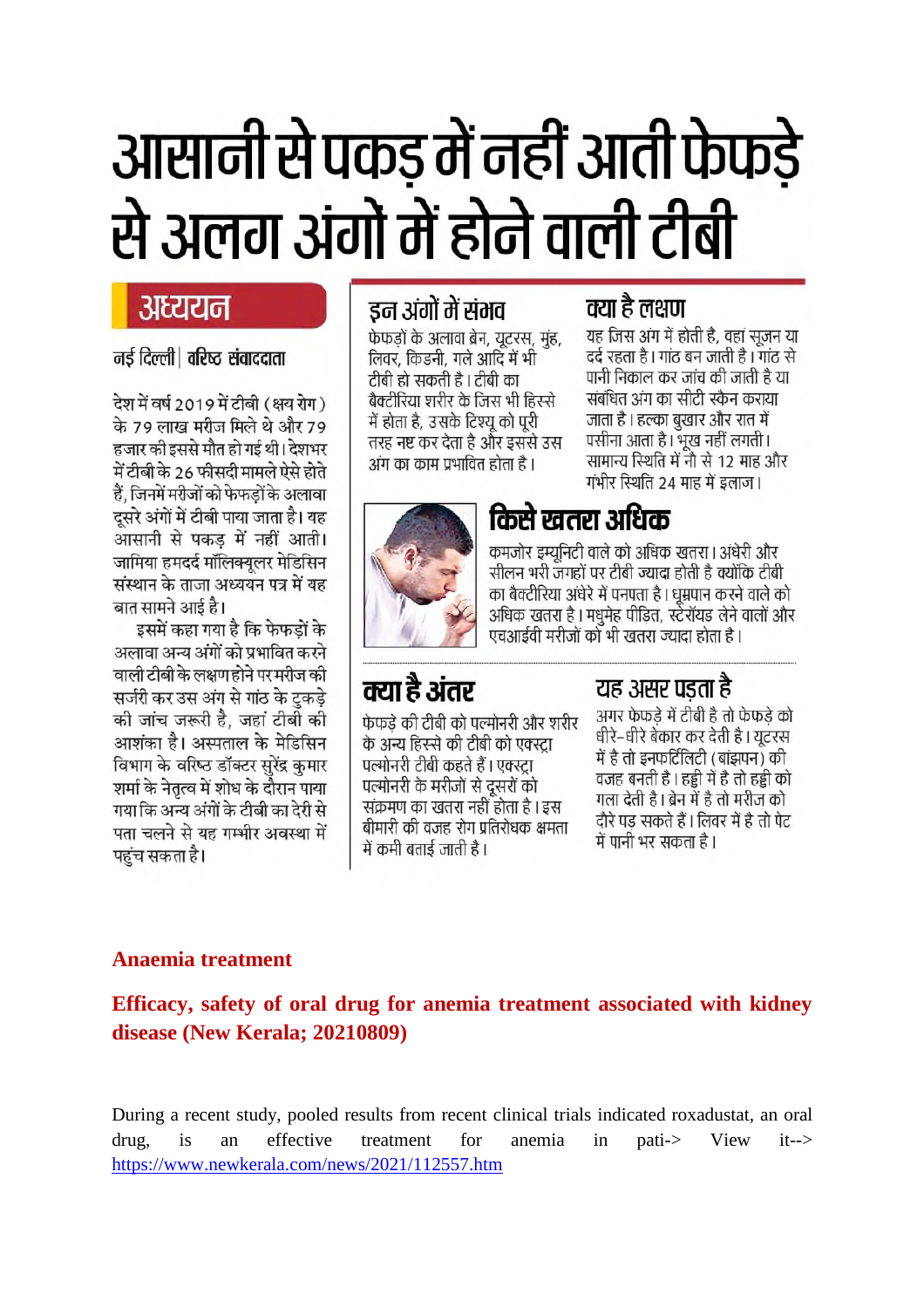#### **Pan-coronavirus vax (New Kerala; 20210809)**

Scientists have discovered human antibodies that can neutralise several different coronaviruses and pave the way for a pan-coronavirus vaccine. These antibodies have been detected in some people who have recove-> View it--> https://www.newkerala.com/news/2021/112518.htm

#### **COVID-19 medication**

## **Study finds potential COVID-19 medication among tapeworm drugs (New Kerala; 20210809)**

The findings of a new study suggest that a group of medications that have been long prescribed to treat tapeworm has inspired a compound that shows two-pronged effec-> View it--> https://www.newkerala.com/news/2021/112481.htm

## **SARS-CoV-2 infection**

## **Licensed drug may cut SARS-CoV-2 infection by up to 70pc (New Kerala; 20210809)**

A licensed drug normally used to treat abnormal levels of fatty substances in the blood could reduce infection caused by the SARS-CoV-2 virus by up to 70 per cent, a new-> View it--> https://www.newkerala.com/news/2021/112405.htm

#### **Heart health**

## **Heart health can be improved by exercising, cutting 200 calories daily (New Kerala; 20210809)**

Cutting just 200 calories a day coupled with moderate exercise reaped bigger rewards than exercise alone for older, obese adults, according to the findings  $\rightarrow$  View it- $\rightarrow$ https://www.newkerala.com/news/2021/112209.htm